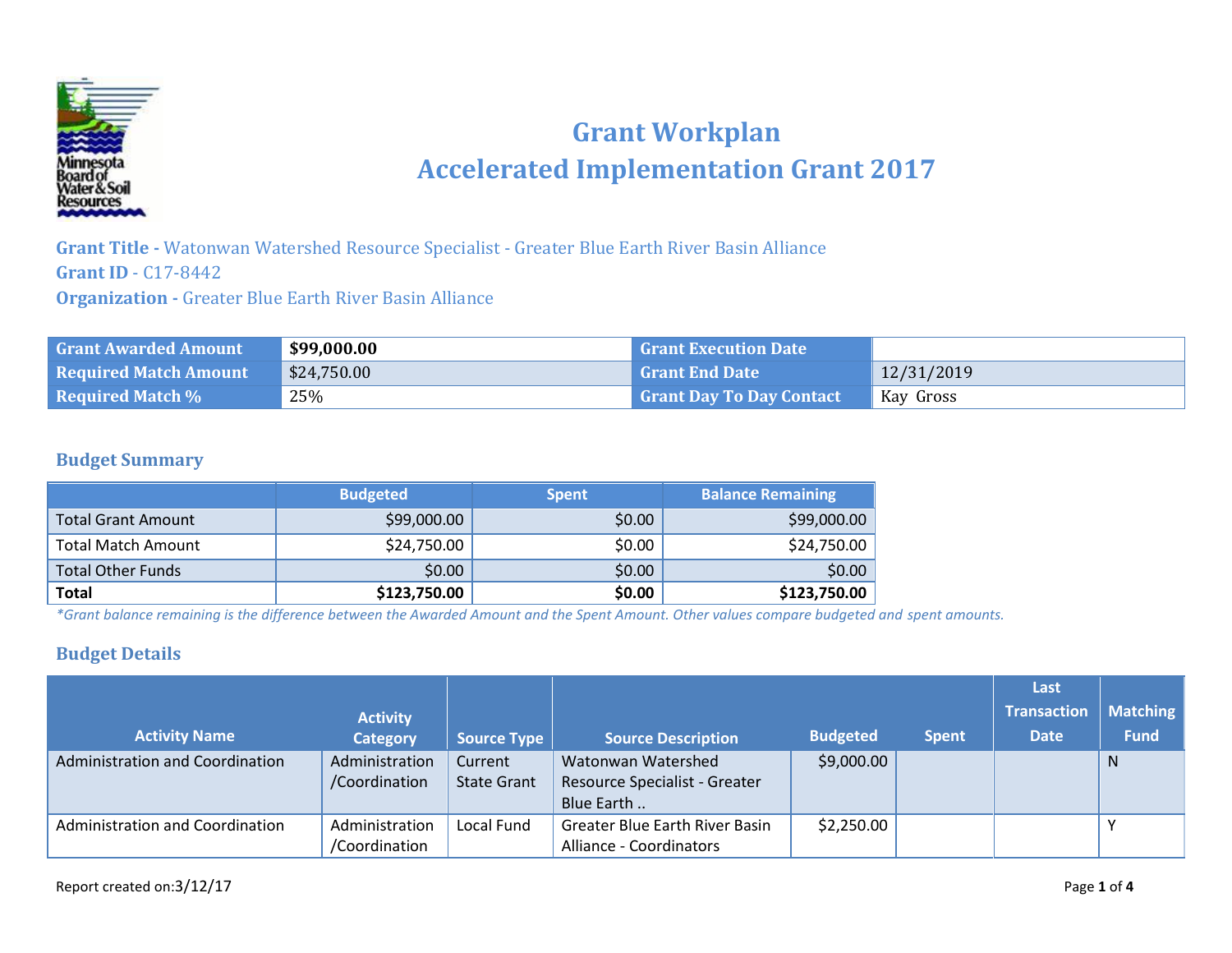| <b>Activity Name</b>          | <b>Activity</b><br><b>Category</b>      | <b>Source Type</b>            | <b>Source Description</b>                                         | <b>Budgeted</b> | <b>Spent</b> | Last<br><b>Transaction</b><br><b>Date</b> | <b>Matching</b><br><b>Fund</b> |
|-------------------------------|-----------------------------------------|-------------------------------|-------------------------------------------------------------------|-----------------|--------------|-------------------------------------------|--------------------------------|
| Watonwan Watershed Technician | Technical/Engi<br>neering<br>Assistance | Current<br><b>State Grant</b> | Watonwan Watershed<br>Resource Specialist - Greater<br>Blue Earth | \$90,000.00     |              |                                           | N                              |
| Watonwan Watershed Technician | Technical/Engi<br>neering<br>Assistance | Federal<br>Funds              | Watonwan Watershed -<br><b>Federal Funds</b>                      | \$7,500.00      |              |                                           |                                |
| Watonwan Watershed Technician | Technical/Engi<br>neering<br>Assistance | Landowner<br>Fund             | Watonwan Watershed -<br>Landowners                                | \$7,500.00      |              |                                           |                                |
| Watonwan Watershed Technician | Technical/Engi<br>neering<br>Assistance | Local Fund                    | Watonwan Watershed - SWCDs                                        | \$7,500.00      |              |                                           |                                |

### **Activity Details Summary**

|  | <b>Activity Details</b> |  | <b>Total Action Count Total Activity Mapped</b> | <b>Proposed Size / Unit</b> | <b>Actual Size / Unit</b> |
|--|-------------------------|--|-------------------------------------------------|-----------------------------|---------------------------|
|--|-------------------------|--|-------------------------------------------------|-----------------------------|---------------------------|

## **Proposed Activity Indicators**

| <b>Activity Name</b> | Indicator Name' | <b>Value &amp; Units</b> | <b>Waterbody</b> | <b>Calculation Too.</b> | Comments |
|----------------------|-----------------|--------------------------|------------------|-------------------------|----------|
|                      |                 |                          |                  |                         |          |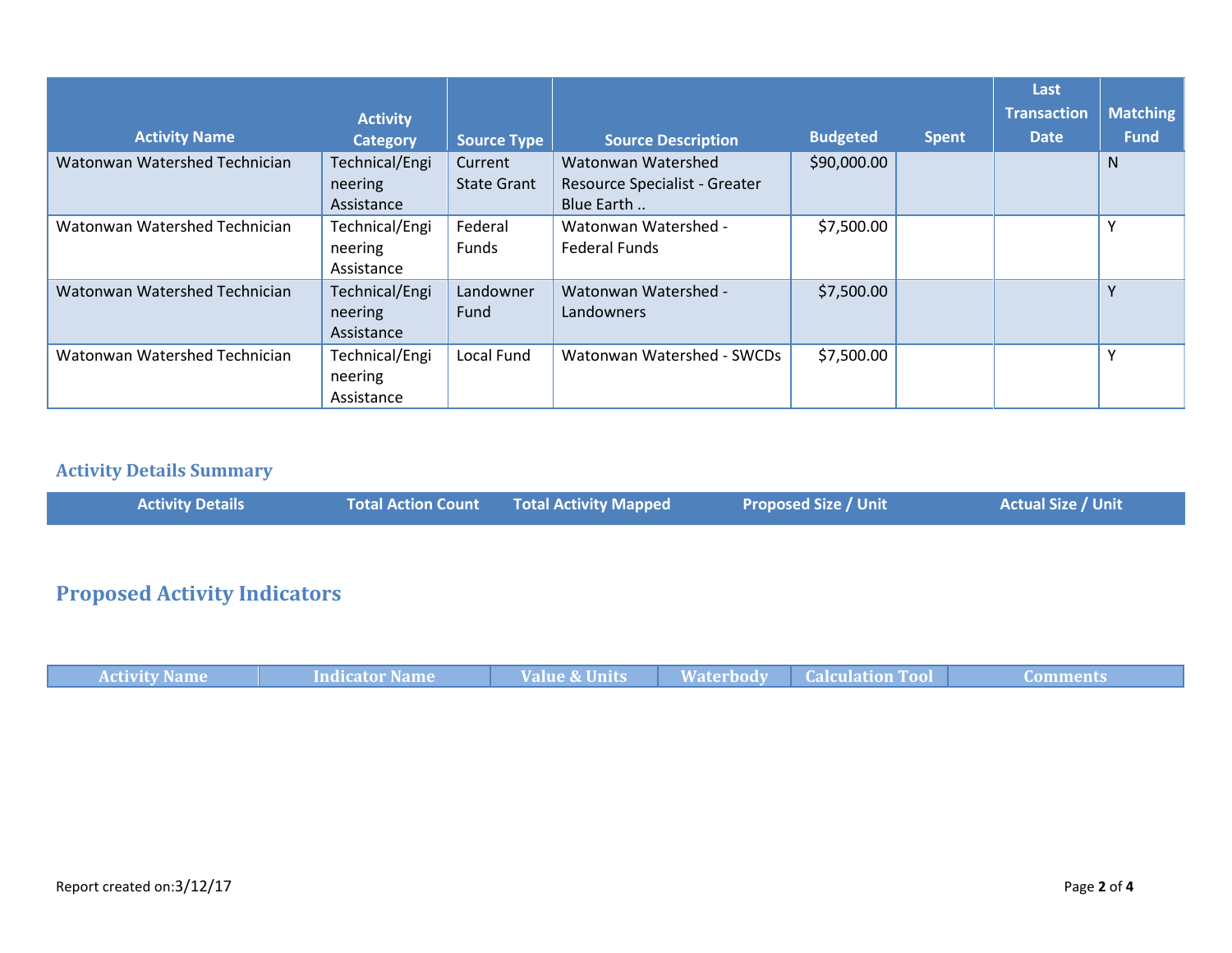### **Grant Activity**

| <b>Grant Activity - Administration and Coordination</b> |                                                                                                                                                                                                                                                                                                                                                                                                                                                                                                                                                                                                                                                                                                                                                                                                                                |  |  |  |
|---------------------------------------------------------|--------------------------------------------------------------------------------------------------------------------------------------------------------------------------------------------------------------------------------------------------------------------------------------------------------------------------------------------------------------------------------------------------------------------------------------------------------------------------------------------------------------------------------------------------------------------------------------------------------------------------------------------------------------------------------------------------------------------------------------------------------------------------------------------------------------------------------|--|--|--|
| <b>Description</b>                                      | Administration and Coordination of this project will be provided by the GBERBA Coordinators (Administrative, Technical and<br>Financial). Administrative Coordinator will administer the FY2017 CWF Grant with duties to include E-link reporting, website<br>updating and reporting documents as required by BWSR. Financial reporting will be completed by the Financial Coordinator<br>using QuickBooks. Technical Coordinator will oversee the pollution reduction estimates needed for associated projects and<br>help with technical assistance as requested by the Resource Specialist.<br>GBERBA staff are contracted employees so the grant will reflect the contracted hourly rates for the Coordinators which in<br>2017 is \$30.00 per hour.<br>TOTAL GRANT FUNDING: \$9,000.00<br>TOTAL MATCH FUNDING: \$2,250.00 |  |  |  |
| <b>Category</b>                                         | ADMINISTRATION/COORDINATION                                                                                                                                                                                                                                                                                                                                                                                                                                                                                                                                                                                                                                                                                                                                                                                                    |  |  |  |
| <b>Has Rates and Hours?</b>                             | <b>Yes</b>                                                                                                                                                                                                                                                                                                                                                                                                                                                                                                                                                                                                                                                                                                                                                                                                                     |  |  |  |

| <b>Grant Activity - Watonwan Watershed Technician</b> |                                                                                                                                |
|-------------------------------------------------------|--------------------------------------------------------------------------------------------------------------------------------|
| <b>Description</b>                                    | Watonwan Watershed Technician/Resource Specialist will work with targeting data to work to secure high priority                |
|                                                       | conservation projects for the Watonwan River Watershed through participating counties (as requested) including Blue Earth,     |
|                                                       | Brown, Cottonwood, Jackson, Martin and Watonwan. Promotion of conservation practices will include GBERBA CWF                   |
|                                                       | projects, EQIP, CRP and other long term conservation easements and conservation programs. Landowners with high priority        |
|                                                       | sites will be contacted through direct mailings and one-on-one visits throughout the watershed. Estimate 25-30 additional      |
|                                                       | projects being installed throughout the basin through this position. The pollution reduction estimates for these projects will |
|                                                       | be reported through the cost-share program they are specifically funded by.                                                    |
|                                                       | Personal Services include salary, benefits, transportation, rent, SWCD Support and education/outreach. The calculated          |
|                                                       | hourly rate will include salary and benefits; all other expenses will be will be charged separately.                           |
|                                                       |                                                                                                                                |
|                                                       | TOTAL GRANT FUNDING: \$90,000.00                                                                                               |
|                                                       | TOTAL MATCH FUNDING: \$22,500.00                                                                                               |
| <b>Category</b>                                       | TECHNICAL/ENGINEERING ASSISTANCE                                                                                               |
| <b>Has Rates and Hours?</b>                           | Yes                                                                                                                            |